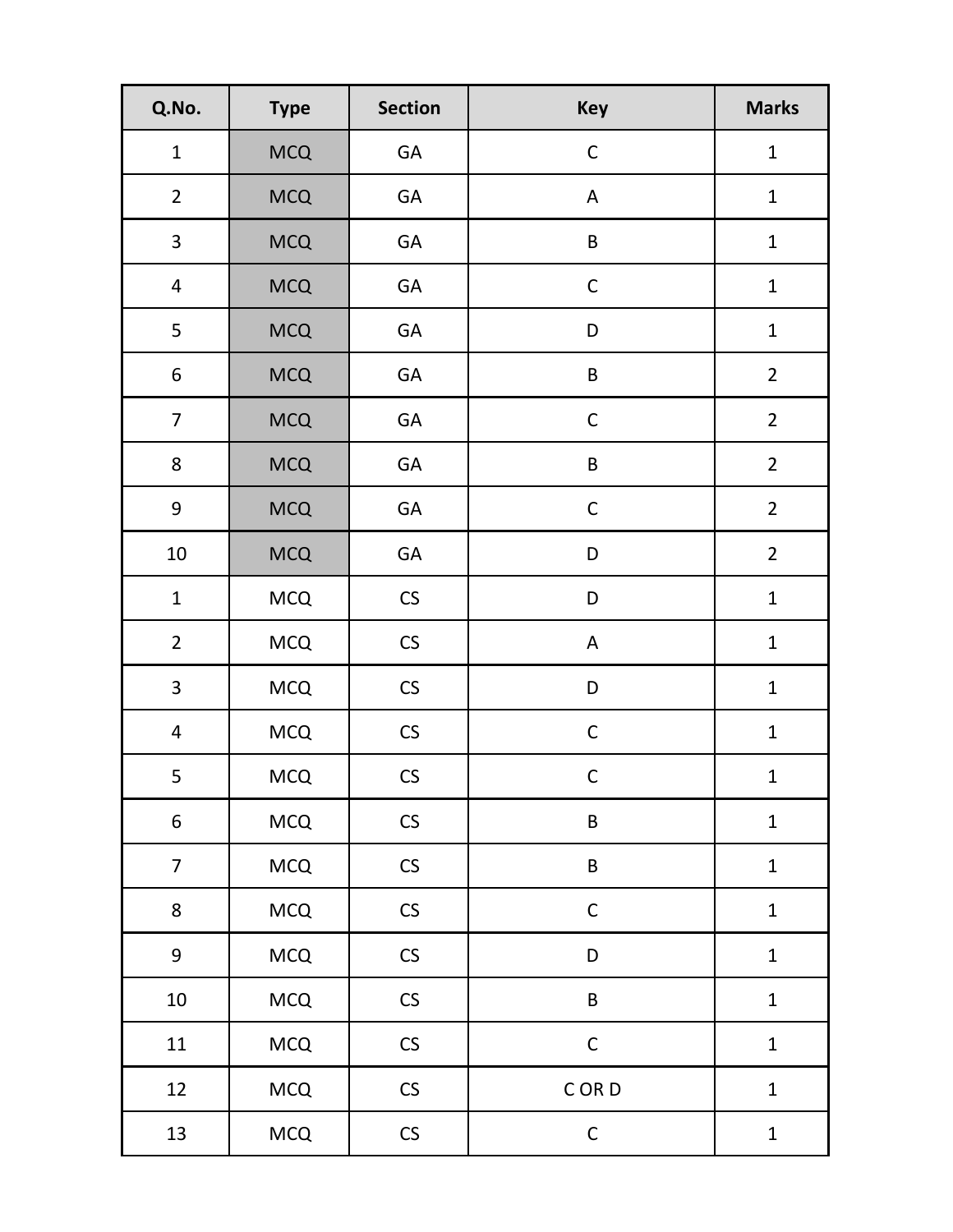| Q.No.           | <b>Type</b> | <b>Section</b>       | <b>Key</b>     | <b>Marks</b>   |
|-----------------|-------------|----------------------|----------------|----------------|
| 14              | <b>MCQ</b>  | $\mathsf{CS}\xspace$ | B              | $\mathbf{1}$   |
| 15              | <b>MCQ</b>  | $\mathsf{CS}\xspace$ | D              | $\mathbf{1}$   |
| 16              | <b>MCQ</b>  | $\mathsf{CS}\xspace$ | $\sf B$        | $\mathbf{1}$   |
| 17              | <b>NAT</b>  | ${\sf CS}$           | 31 to 31       | $\mathbf{1}$   |
| 18              | <b>NAT</b>  | ${\sf CS}$           | 26 to 26       | $\mathbf{1}$   |
| 19              | <b>NAT</b>  | ${\sf CS}$           | 31 to 31       | $\mathbf{1}$   |
| 20              | <b>NAT</b>  | $\mathsf{CS}\xspace$ | 0.08 to 0.08   | $\mathbf{1}$   |
| 21              | <b>NAT</b>  | ${\sf CS}$           | $2$ to $2$     | $\mathbf 1$    |
| 22              | <b>NAT</b>  | $\mathsf{CS}\xspace$ | 0.502 to 0.504 | $\mathbf{1}$   |
| 23              | <b>NAT</b>  | ${\sf CS}$           | 80 to 80       | $\mathbf{1}$   |
| 24              | <b>NAT</b>  | ${\sf CS}$           | 6 to 6         | $\mathbf{1}$   |
| 25              | <b>NAT</b>  | $\mathsf{CS}\xspace$ | 29 to 29       | $\mathbf{1}$   |
| 26              | <b>MCQ</b>  | $\mathsf{CS}\xspace$ | D              | $\overline{2}$ |
| 27              | <b>MCQ</b>  | $\mathsf{CS}\xspace$ | B              | $\overline{2}$ |
| 28              | <b>MCQ</b>  | <b>CS</b>            | C              | $\overline{2}$ |
| 29              | <b>MCQ</b>  | ${\sf CS}$           | $\mathsf{C}$   | $\overline{2}$ |
| 30 <sup>°</sup> | <b>MCQ</b>  | CS                   | $\mathsf A$    | $\overline{2}$ |
| 31              | <b>MCQ</b>  | ${\sf CS}$           | $\mathsf{C}$   | $\overline{2}$ |
| 32              | <b>MCQ</b>  | $\mathsf{CS}\xspace$ | $\mathsf C$    | $\overline{2}$ |
| 33              | <b>MCQ</b>  | ${\sf CS}$           | $\sf B$        | $\overline{2}$ |
| 34              | <b>MCQ</b>  | $\mathsf{CS}\xspace$ | $\sf B$        | $\overline{2}$ |
| 35              | <b>MCQ</b>  | ${\sf CS}$           | $\mathsf C$    | $\overline{2}$ |
| 36              | <b>MCQ</b>  | ${\sf CS}$           | $\mathsf A$    | $\overline{2}$ |